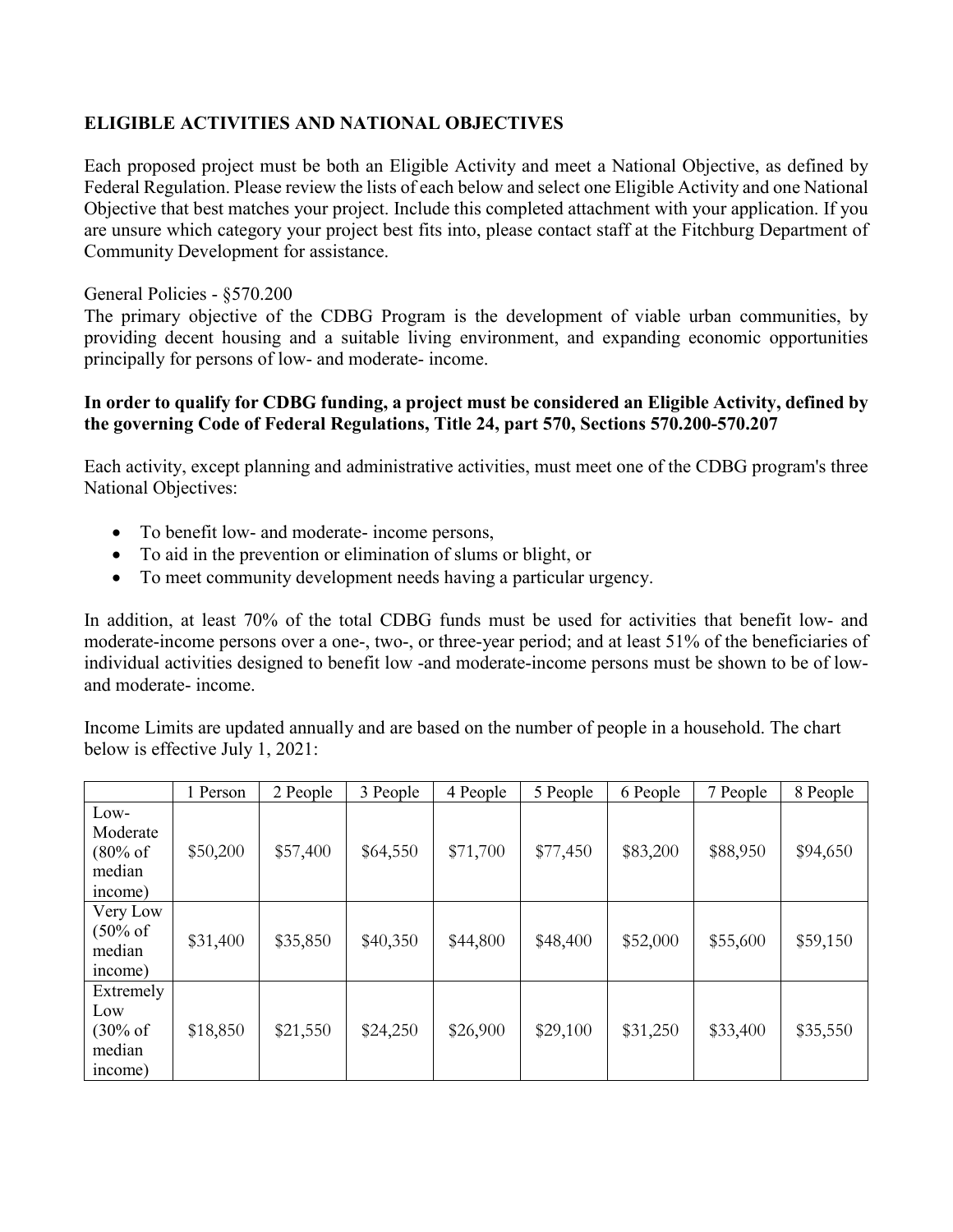#### **IMPORTANT CONSIDERATIONS**

A microenterprise is a business comprising five (5) or fewer employees, *including* the owner(s). To qualify as a microenterprise, the *business owner(s)* must be low-to-moderate income, as defined by the income limits from HUD. The most recent income limits are in Appendix B, and are updated annually. A program that serves microenterprises must certify clients at the start of services, and for continuing clients, annually, if the initial certification is more than six (6) months old.

Construction projects will be subject to Prevailing Wage Rates and additional project monitoring by Community Development Staff.

Construction projects may not begin until after:

.

- 1. the grant agreement between the City and HUD is executed, and
- 2. The Contract between the City and subrecipient it executed
- 3. City staff review construction bid and contract documents to ensure required CDBG related language is in the contract and the City issues a notice in writing that you may proceed.

The Community Development staff work to ensure this is completed before the program year begins on July 1, unforeseen delays are possible.

All projects are subject to Environmental Review, and construction projects may face delays as local, state, and federal agencies are contracted to complete this review, as required by HUD. Construction projects may not proceed until the City has notice in writing that the Environmental Review is complete and you many proceed.

Housing repair projects over \$5,000 must perform lead inspections on each property prior to the repairs and should coordinate with the City prior to proceeding.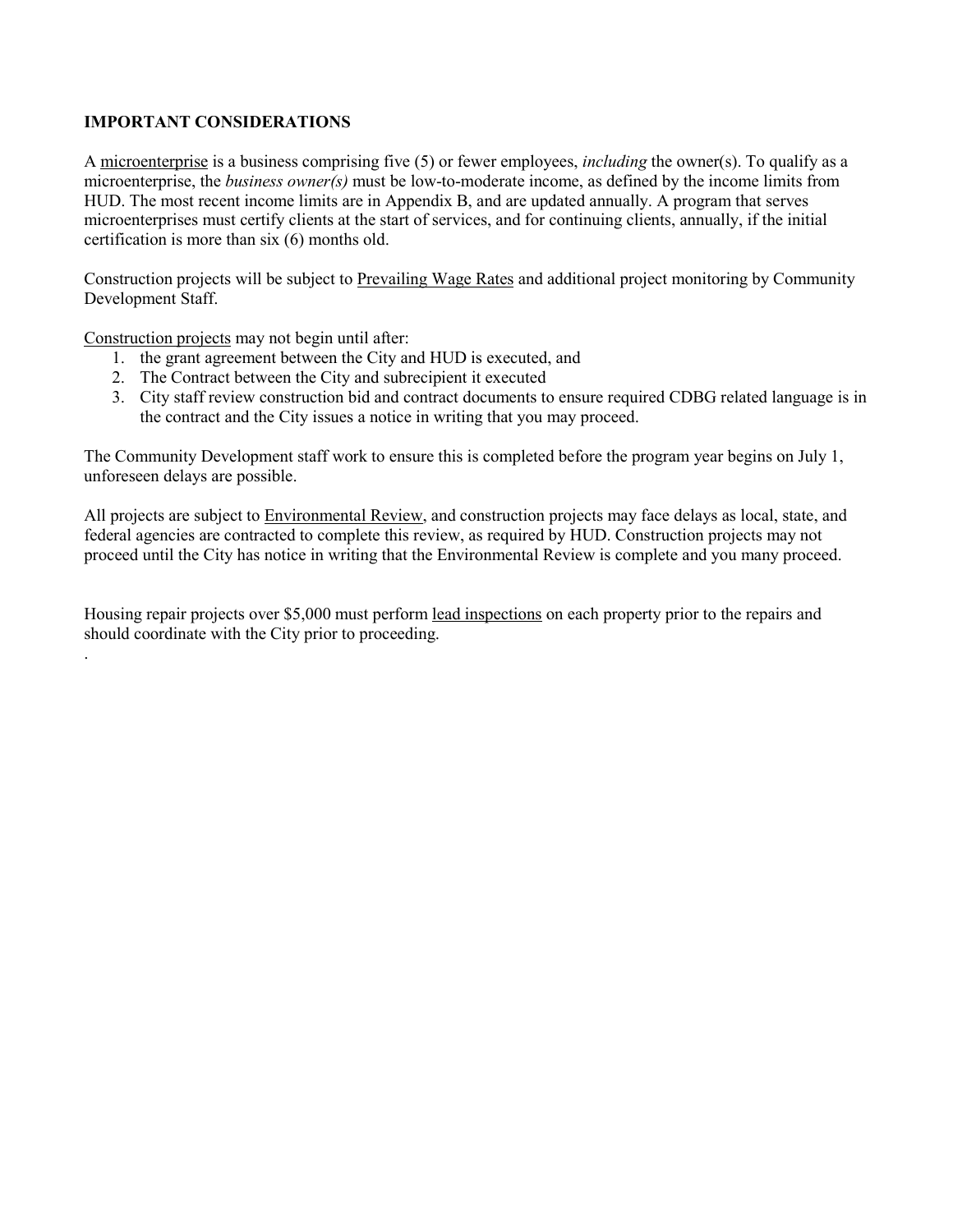# **ELIGIBLE ACTIVITIES**

Below is a summary of the activities that are eligible and ineligible for assistance under the Community Development Block Grant (CDBG) Program. Please refer to this list and select one that best describes your project, and note your selection on Page 1 of the application.

|               | <b>Basic Eligible Activities</b>                                                                                                     |
|---------------|--------------------------------------------------------------------------------------------------------------------------------------|
| <b>24 CFR</b> | <b>Eligible Activity</b>                                                                                                             |
| 570.201       |                                                                                                                                      |
| (a)           | Acquisition in whole or in part by purchase, long-term lease, donation, or otherwise, of real property                               |
|               | for any public purpose                                                                                                               |
| (b)           | Disposition of real property acquired with CDBG funds through sale, lease or donation, or otherwise;                                 |
|               | or its retention for public purposes.                                                                                                |
| (c)           | Acquisition, construction, reconstruction, rehabilitation or installation of public facilities and                                   |
|               | improvements, except buildings for the general conduct of government. Activities may include:                                        |
|               | • Design features and improvements which promote energy efficiency; and                                                              |
|               | • Architectural design features and treatments intended to enhance the aesthetic quality of facilities                               |
|               | and improvements.                                                                                                                    |
|               | Eligible facilities include those serving persons having special needs (e.g. shelters; hospitals; nursing                            |
|               | homes; halfway houses; group homes), and must be open for use by the general public during all                                       |
|               | normal hours of operation.                                                                                                           |
| (d)           | Clearance, demolition, removal of buildings and improvements, and movement of structures                                             |
|               | to other sites. Demolition of HUD-assisted housing units may be undertaken only with the prior                                       |
|               | approval of HUD.                                                                                                                     |
| (e)           | Provision of public services (including labor, supplies and materials) such as those concerned with                                  |
|               | child care, health care, education, job training, public safety, fair housing counseling, recreation,                                |
|               | senior citizens, homeless persons, drug abuse counseling and treatments, and energy conservation                                     |
|               | counseling and testing.                                                                                                              |
|               | A service must either be new or be a quantifiable increase in the level of an existing service above                                 |
|               | that which has been provided by or on behalf of the unit of general local government (through funds                                  |
|               | raised by the unit or received by the unit from the State in which it is located) in the previous twelve                             |
|               | calendar months before submission of the action plan.                                                                                |
| (g)           | Payment of the non-Federal share required in connection with a Federal grant-in-aid program                                          |
|               | undertaken as a part of CDBG activities.                                                                                             |
| (h)           | Completion of urban renewal projects funded under Title I of the Housing Act of 1949, as amended.                                    |
| (i)           | Relocation payments and assistance to displaced individuals, families, businesses, non-profit<br>organizations, and farm operations. |
| (j)           | Payment to housing owners for losses of rental income incurred in holding units for persons                                          |
|               | displaced by relocation activities.                                                                                                  |
| (k)           | Removal of material and architectural barriers which restrict the mobility an accessibility of elderly                               |
|               | and handicapped persons to publicly- and privately-owned buildings, facilities and improvements.                                     |
| (1)           | Acquisition, construction, reconstruction, rehabilitation or installation of the distribution lines and                              |
|               | facilities of privately-owned utilities.                                                                                             |
| (m)           | Construction of housing assisted under Section 17 of the United States Housing Act of 1937.                                          |
| (n)           | Direct assistance to facilitate and expand low-and moderate-income home ownership by subsidizing                                     |
|               | mortgage rates and principal amounts, financing the acquisition of housing occupied by low- and                                      |
|               | moderate-income persons, acquiring guarantees of financing obtained from private lenders,                                            |
|               | providing up to 50 percent of down payment, or paying reasonable closing costs.                                                      |
| $\circ$       | The provision of assistance either through the recipient directly or through public and private                                      |
|               | organizations, agencies, and other subrecipients (including nonprofit and for-profit subrecipients) to                               |
|               | facilitate economic development by:                                                                                                  |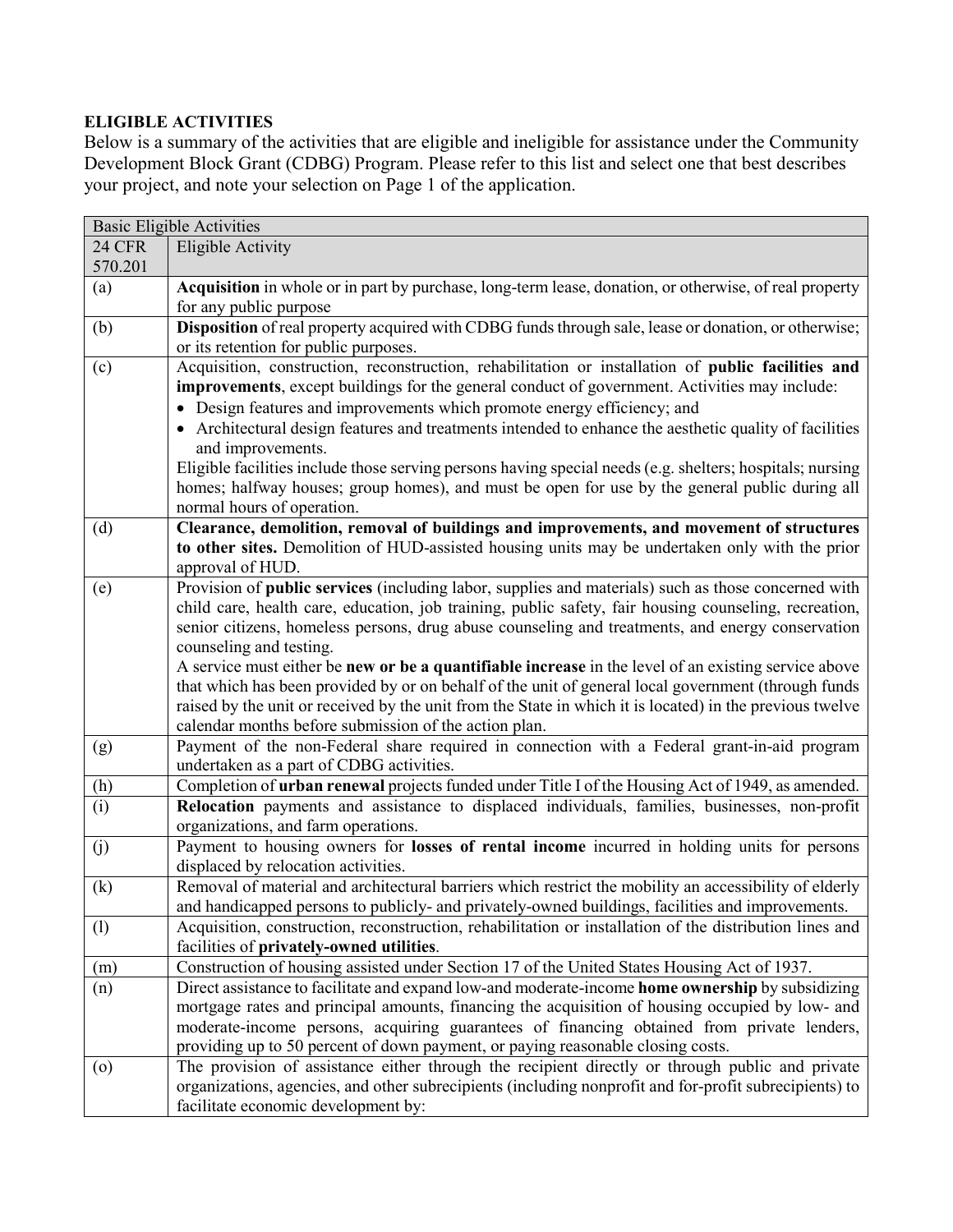|               | • Providing credit, including, but not limited to, grants, loans, loan guarantees, and other forms of                                                            |
|---------------|------------------------------------------------------------------------------------------------------------------------------------------------------------------|
|               | financial support, for the establishment, stabilization, and expansion of microenterprises;                                                                      |
|               | Providing technical assistance, advice, and business support services to owners of<br>$\bullet$<br>microenterprises and persons developing microenterprises; and |
|               | Providing general support, including, but not limited to, peer support programs, counseling, child<br>$\bullet$                                                  |
|               | care, transportation, and other similar services, to owners of microenterprises and persons                                                                      |
|               | developing microenterprises.                                                                                                                                     |
|               | Assistance under this paragraph may also include training, technical assistance, or other support                                                                |
|               | services to increase the capacity of the recipient or subrecipient to carry out the activities under this                                                        |
|               | paragraph.                                                                                                                                                       |
| (p)           | Provision of technical assistance to public or nonprofit entities to increase the capacity of such                                                               |
|               | entities to carry out eligible neighborhood revitalization or economic development activities. (The                                                              |
|               | recipient must determine, prior to the provision of the assistance, that the activity for which it is                                                            |
|               | attempting to build capacity would be eligible for assistance under this subpart C, and that the                                                                 |
|               | national objective claimed by the grantee for this assistance can reasonably be expected to be met                                                               |
|               | once the entity has received the technical assistance and undertakes the activity.) Capacity building                                                            |
|               | for private or public entities (including grantees) for other purposes may be eligible under $\S 570.205$ .                                                      |
| (q)           | Assistance to institutions of higher education. Provision of assistance by the recipient to institutions                                                         |
|               | of higher education when the grantee determines that such an institution has demonstrated a capacity                                                             |
|               | to carry out eligible activities under this subpart C.                                                                                                           |
|               | Eligible Rehabilitation and Preservation Activities - §570.202                                                                                                   |
| <b>24 CFR</b> | <b>Eligible Activity</b>                                                                                                                                         |
| 570.202       |                                                                                                                                                                  |
| (a)           | Rehabilitation assistance for:                                                                                                                                   |
|               | Privately-owned residential buildings and improvements;<br>$\bullet$                                                                                             |
|               | Low-income public housing and other publicly-owned residential buildings and improvements.<br>٠                                                                  |
|               | Publicly - and privately - owned commercial or industrial buildings;<br>$\bullet$                                                                                |
|               | Manufactured housing, when such housing is considered part of the community's permanent                                                                          |
|               | housing stock.                                                                                                                                                   |
| (b)           | Financing assistance through grants, loans, loan guarantees, interest supplements, or other means for:                                                           |
|               | • Private individuals and entities, including profit-making and non-profit organizations, to acquire                                                             |
|               | for the purposes of rehabilitation, and to rehabilitate properties for use or resale for residential                                                             |
|               | purposes                                                                                                                                                         |
|               | • Labor, materials, and other rehabilitation costs, including repair, replacement of principal fixtures                                                          |
|               | and components, installation of security devices, and renovation of existing structure                                                                           |
|               | • Loans for refinancing existing indebtedness secured by a property being rehabilitated, if the                                                                  |
|               | grantee determines that the financing is appropriate to achieve its community development                                                                        |
|               | objectives;                                                                                                                                                      |
|               | Improvements to increase the efficient use of energy and/or water;<br>$\bullet$                                                                                  |
|               | Connection of residential structures to water distribution or local sewer collection lines;                                                                      |
|               | Initial homeowner warranty premiums, hazard insurance premiums, flood insurance premiums<br>$\bullet$                                                            |
|               |                                                                                                                                                                  |
|               | and lead-based paint testing and abatement, for rehabilitation carried out with CDBG funds;<br>Acquisition of tools to be lent to carry out rehabilitation;      |
|               | $\bullet$                                                                                                                                                        |
|               | • Rehabilitation services related to assisting participants in CDBG-funded rehabilitation activities                                                             |
|               | (such as rehabilitation counseling, energy auditing, preparation of work specifications, loan                                                                    |
|               | processing, and inspection), and;                                                                                                                                |
|               | Rehabilitation of housing under Section 17 of the U.S. Housing Act of 1937.<br>٠                                                                                 |
| (c)           | Code enforcement in deteriorating or deteriorated areas where such enforcement together with public                                                              |
|               | improvements, rehabilitation, and services to be provided, may be expected to arrest the decline of                                                              |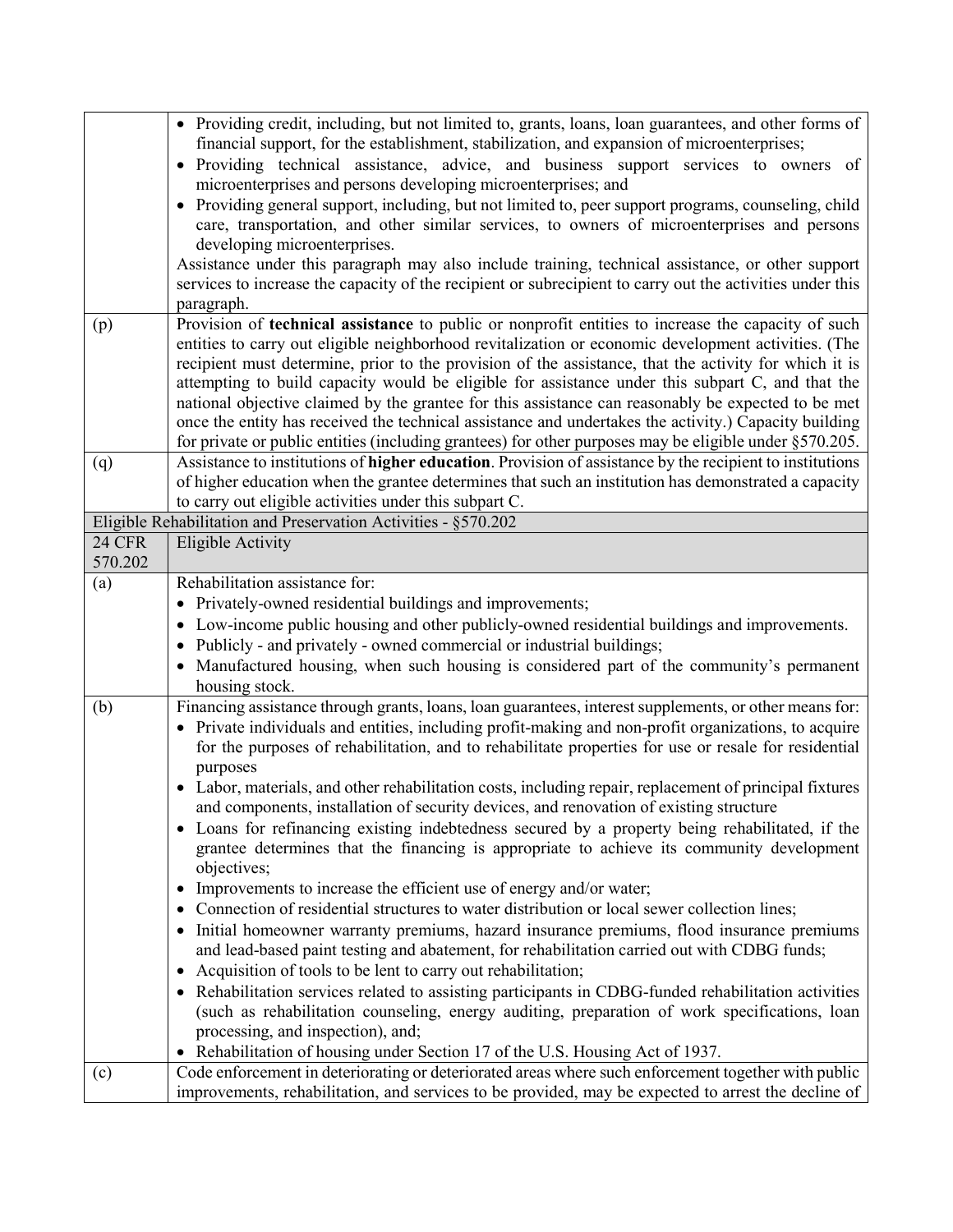|                          | such areas.                                                                                                                                                                                                                                                                                            |  |  |  |  |
|--------------------------|--------------------------------------------------------------------------------------------------------------------------------------------------------------------------------------------------------------------------------------------------------------------------------------------------------|--|--|--|--|
| (d)                      | Rehabilitation, preservation or restoration of publicly- or privately- owned historic properties, except                                                                                                                                                                                               |  |  |  |  |
|                          | for buildings used for the general conduct of government.                                                                                                                                                                                                                                              |  |  |  |  |
| (e)                      | Renovation of closed schools or other buildings for use as an eligible public facility or housing.                                                                                                                                                                                                     |  |  |  |  |
|                          | Special Economic Development Activities - §570.203                                                                                                                                                                                                                                                     |  |  |  |  |
| <b>24 CFR</b>            | <b>Eligible Activity</b>                                                                                                                                                                                                                                                                               |  |  |  |  |
| 570.203                  |                                                                                                                                                                                                                                                                                                        |  |  |  |  |
| (a)                      | Acquisition, construction, reconstruction, rehabilitation or installation of commercial or industrial<br>buildings, structures, and other real property equipment and improvements, including railroad spurs                                                                                           |  |  |  |  |
|                          | or similar extensions. Such activities may be carried out by the recipient, or public or private non-<br>profit subrecipients.                                                                                                                                                                         |  |  |  |  |
| (b)                      | The provision of assistance to private for-profit businesses, (e.g. grants, loans, loan guarantees,                                                                                                                                                                                                    |  |  |  |  |
|                          | interest supplements, technical assistance, and other forms of support), for any other activity where<br>the assistance has been determined appropriate to carry out an economic development project.                                                                                                  |  |  |  |  |
|                          | Economic development projects must create or retain jobs for low- and moderate-income persons,                                                                                                                                                                                                         |  |  |  |  |
|                          | prevent or eliminate slums or blight, meet urgent needs, create or retain businesses owned by                                                                                                                                                                                                          |  |  |  |  |
|                          | community residents, assist businesses that provide goods or services to low- and moderate-income                                                                                                                                                                                                      |  |  |  |  |
|                          | residents, or provide technical assistance to promote any of the above activities. To the extent                                                                                                                                                                                                       |  |  |  |  |
|                          | practicable, economic development projects must minimize displacement of existing businesses and<br>jobs.                                                                                                                                                                                              |  |  |  |  |
|                          |                                                                                                                                                                                                                                                                                                        |  |  |  |  |
|                          | Special Activities by Community Based Development Organizations - §570.204                                                                                                                                                                                                                             |  |  |  |  |
| <b>24 CFR</b><br>570.204 | <b>Eligible Activity</b>                                                                                                                                                                                                                                                                               |  |  |  |  |
| (a)                      | Assistance may be provided to certain eligible subrecipients who are CBDOs to carry out a<br>neighborhood revitalization, community economic development, or energy conservation project,<br>including activities listed as eligible; and activities not otherwise listed as eligible elsewhere-except |  |  |  |  |
|                          | for assistance to buildings for the general conduct of government, general government expenses, and                                                                                                                                                                                                    |  |  |  |  |
|                          | political activities-if the recipient determines that these are appropriate to achieve its community                                                                                                                                                                                                   |  |  |  |  |
|                          | development objectives. Please refer to 24 CFR570.204 (b) for a list of ineligible activities. CBDO's                                                                                                                                                                                                  |  |  |  |  |
|                          | are generally non-profit development entities, see 24 CFR 204 (c) for details on eligible CBDOs.                                                                                                                                                                                                       |  |  |  |  |
|                          | Eligible Administrative Costs - §570.206*                                                                                                                                                                                                                                                              |  |  |  |  |
| <b>24 CFR</b>            | <b>Eligible Activity</b>                                                                                                                                                                                                                                                                               |  |  |  |  |
| 570.205                  | *Planning and Administrative costs are limited to 20% of the total allocation in that year.                                                                                                                                                                                                            |  |  |  |  |
| $\left(a\right)$         | Reasonable costs of overall program management, coordination, monitoring, and evaluation,<br>including:                                                                                                                                                                                                |  |  |  |  |
|                          | · Staff salaries, wages, and related costs;                                                                                                                                                                                                                                                            |  |  |  |  |
|                          | • Travel costs;                                                                                                                                                                                                                                                                                        |  |  |  |  |
|                          | • Administrative services such as general legal, accounting and audit services performed under                                                                                                                                                                                                         |  |  |  |  |
|                          | third-party contracts; and                                                                                                                                                                                                                                                                             |  |  |  |  |
|                          | • Other goods and services required for administration of the program.                                                                                                                                                                                                                                 |  |  |  |  |
| (b)                      | Provision of information and other resources to residents and citizen organizations.                                                                                                                                                                                                                   |  |  |  |  |
| (c)                      | Provision of fair housing counseling services and activities.                                                                                                                                                                                                                                          |  |  |  |  |
| (e)                      | Indirect costs.                                                                                                                                                                                                                                                                                        |  |  |  |  |
| $\overline{f}$           | Preparation of applications for Federal programs.                                                                                                                                                                                                                                                      |  |  |  |  |
| (g)                      | Overall program management of any active Rental Rehabilitation Program or Housing                                                                                                                                                                                                                      |  |  |  |  |
|                          | Development Grant Program grants.                                                                                                                                                                                                                                                                      |  |  |  |  |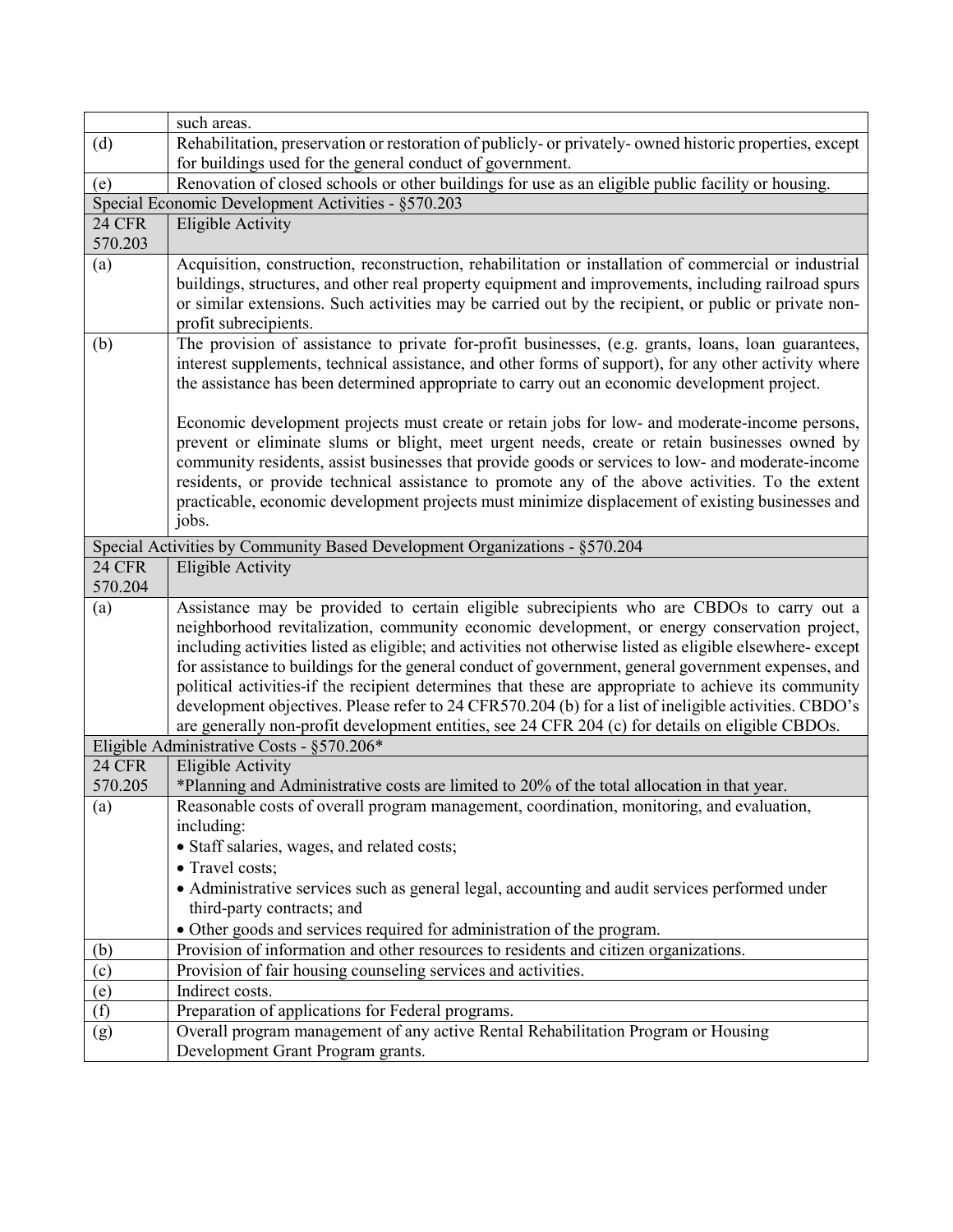### **Ineligible Activities**, as specified under §570.207

The following is a general list of ineligible activities.

Assistance for:

- Buildings used for the general conduct of government;
- Government expenses; and
- Political activities.
- Assistance for:
- Purchase of construction equipment; purchase of furnishings and personal property, unless part of public services are necessary for use by a grantee in the administration of the CDBG program;
- Repairing, operating and maintaining public facilities, improvements and services, except expenses associated with eligible public service activities, interim assistance, and office space for CDBG program staff; New housing construction, except under the special provisions provided at§570.207(b)(3)(i)-(iii); and
- Income payments.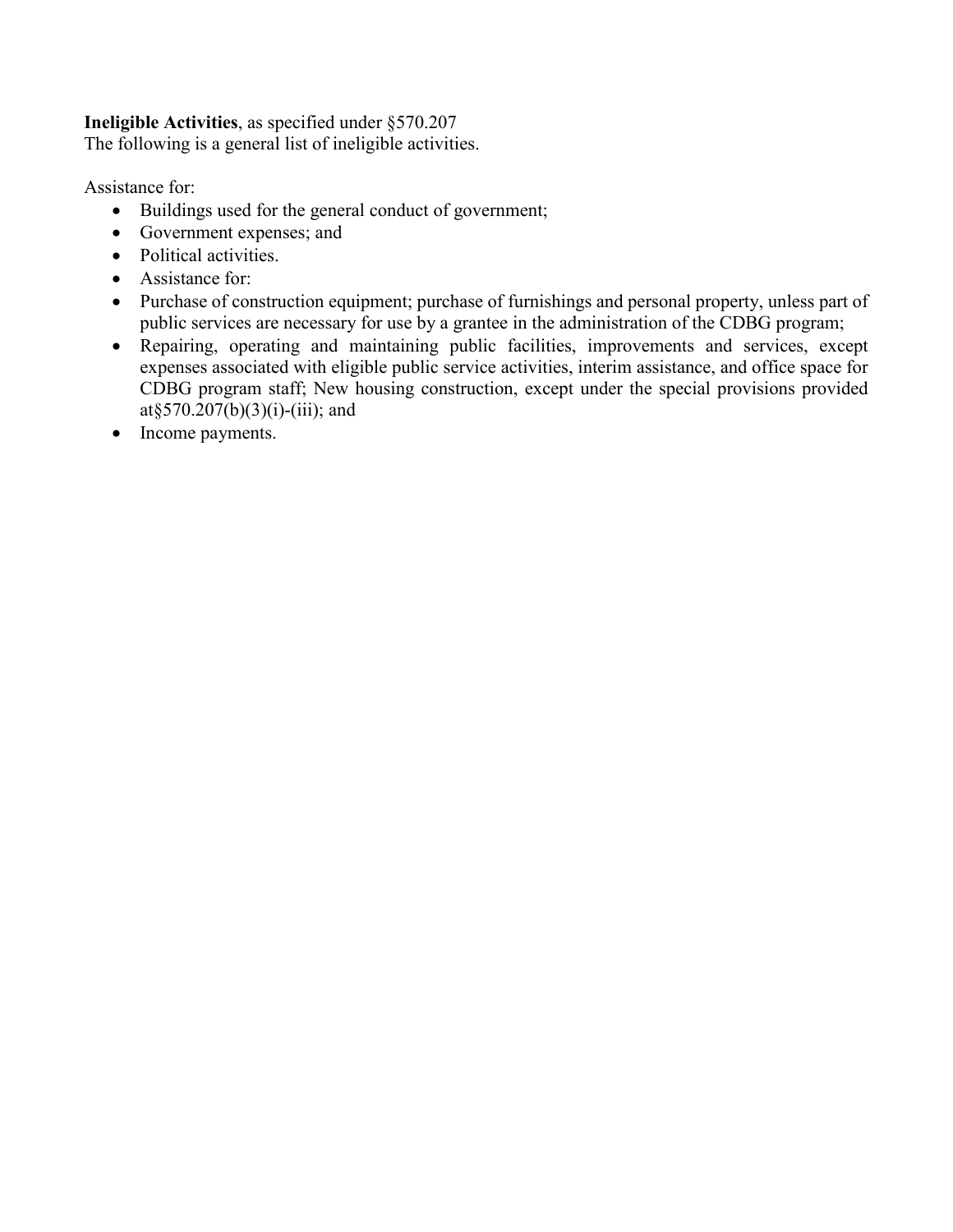# **SUMMARY OF NATIONAL OBJECTIVES**

The Three National Objectives are outlined below, and are further divided into detailed subcategories based on activities and measurements. Of these, please select one that best describes the outcome you aim to achieve with this project, and note your selection on Page 1 of the application.

|            | Activities benefitting low-and-moderate-income persons                |               |               |  |  |
|------------|-----------------------------------------------------------------------|---------------|---------------|--|--|
|            | Area Benefit Activities                                               |               |               |  |  |
| Code       | Detailed National Objective                                           | <b>24 CFR</b> | Data needed   |  |  |
|            |                                                                       | Citation      |               |  |  |
| <b>LMA</b> | Low Mod Area: Activities providing benefits that are available to all | 570.208(a)(1) | Census Tract: |  |  |
|            | the residents of a particular area, at least 51% of whom are low/mod  |               |               |  |  |
|            | income.                                                               |               | $%$ Low/Mod   |  |  |
|            |                                                                       |               | Income:       |  |  |
|            | The service area must be primarily residential, and the activity must |               |               |  |  |
|            | meet the identified needs of low- and moderate- income persons.       |               | Source of     |  |  |
|            |                                                                       |               | Data:         |  |  |
|            | Examples include: street improvements; water and sewer lines;         |               |               |  |  |
|            | neighborhood facilities; and facade improvements in neighborhood      |               |               |  |  |
|            | commercial districts.                                                 |               |               |  |  |

| <b>Limited Clientele Activities</b> |                                                                                                                 |                    |                       |  |
|-------------------------------------|-----------------------------------------------------------------------------------------------------------------|--------------------|-----------------------|--|
| Code                                | <b>Detailed National Objective</b>                                                                              | <b>24 CFR</b>      | Data needed           |  |
|                                     |                                                                                                                 | Citation           |                       |  |
| <b>LMC</b>                          | Low/Mod Limited clientele benefit: Activities that                                                              | 570.208(a)         | Household size and    |  |
|                                     | benefit a limited clientele, at least 51% of whom are                                                           |                    | income                |  |
|                                     | low/mod income. LMC activities provide benefits to a                                                            |                    | documentation, or     |  |
|                                     | specific group of persons rather than to all the residents.                                                     |                    |                       |  |
|                                     |                                                                                                                 |                    | Presumed benefit      |  |
|                                     | Examples: construction of a senior center; public                                                               |                    | documentation*, or    |  |
|                                     | services for the homeless; meals on wheels for the                                                              |                    |                       |  |
|                                     | elderly; and construction of job training facilities for the                                                    |                    | Is architectural      |  |
|                                     | handicapped.                                                                                                    |                    | barrier project**     |  |
| <b>LMCMC</b>                        | Low/mod limited clientele, micro-enterprises:                                                                   | 570.208(a)(2)(iii) | Microenterprise       |  |
|                                     | Activities carried out under 24 CFR 570.201(o) that                                                             |                    | business income       |  |
|                                     | benefit micro-enterprise owners/developers who are                                                              |                    | documentation         |  |
|                                     | low/mod income                                                                                                  |                    |                       |  |
|                                     |                                                                                                                 |                    | Jobs created/retained |  |
| <b>LMCSV</b>                        | Low/mod limited clientele, job service benefit:                                                                 |                    | Documentation of      |  |
|                                     | Activities that provide job training, placement and/or                                                          |                    | income for persons    |  |
|                                     | employment support services in which the percentage of                                                          |                    | assisted              |  |
|                                     | low/mod persons assisted is less than 51% but the                                                               |                    |                       |  |
|                                     | proportion of total cost paid by CDBG does not exceed                                                           |                    | Eligible persons      |  |
|                                     | the proportion of low/mod persons assisted                                                                      |                    | assisted does not     |  |
|                                     |                                                                                                                 |                    | exceed portion of     |  |
|                                     |                                                                                                                 |                    | budget funded         |  |
|                                     | *Presumed benefit: eligibility by nature of population or program presumed to be principally low- and moderate- |                    |                       |  |
|                                     | income includes abused children, battered spouses, elderly persons, handicapped persons, homeless persons,      |                    |                       |  |
|                                     |                                                                                                                 |                    |                       |  |

illiterate persons, and migrant farm workers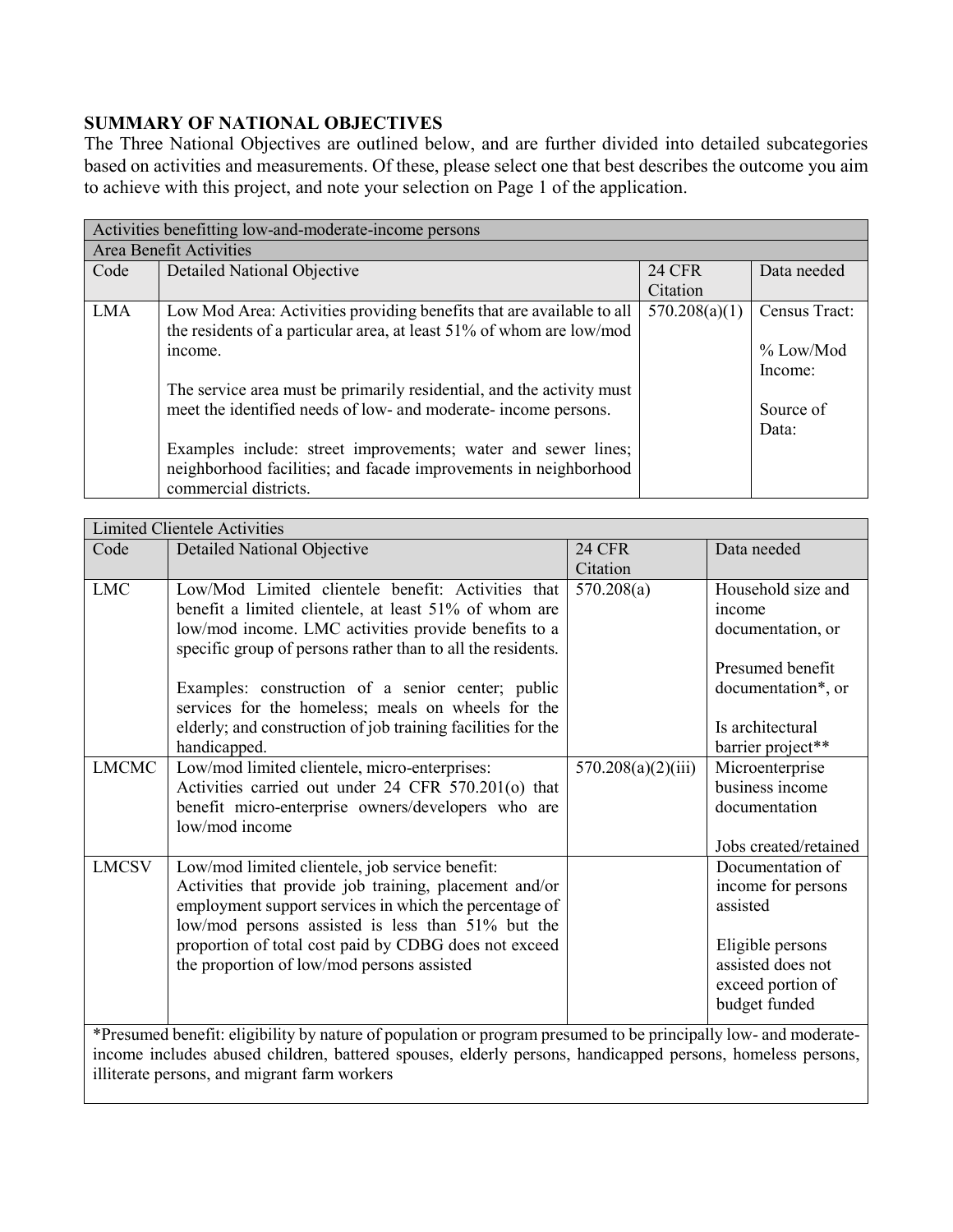\*\*Architectural Barrier Project is a special project directed for removal of material and architectural barriers which restrict the mobility and accessibility of elderly or handicapped persons to publicly- and privately-owned non-residential buildings, facilities and improvements and the common areas of residential structures containing more than one dwelling unit.

|     | <b>Housing Activities</b>                                                |                 |                       |  |  |  |
|-----|--------------------------------------------------------------------------|-----------------|-----------------------|--|--|--|
|     | Code   Detailed National Objective                                       | 24 CFR Citation | Data needed           |  |  |  |
| LMH | Low/Mod housing benefit: Activities undertaken to $\frac{570.208(a)}{3}$ |                 | Household size and    |  |  |  |
|     | provide or improve permanent residential structures that                 |                 | income documentation  |  |  |  |
|     | will be occupied by low/mod income households.                           |                 |                       |  |  |  |
|     | Examples include: property acquisition or rehabilitation of              |                 | Project scope of work |  |  |  |
|     | property for permanent housing; conversion of non-                       |                 |                       |  |  |  |
|     | residential structures into permanent housing; and new                   |                 | Documentation of      |  |  |  |
|     | housing construction.                                                    |                 | affordable rents      |  |  |  |

|              | <b>Job Creation or Retention Activities</b>          |                      |                    |  |  |
|--------------|------------------------------------------------------|----------------------|--------------------|--|--|
| Code         | <b>Detailed National Objective</b>                   | 24 CFR Citation      | Data needed        |  |  |
| LMJ          | Low/Mod job creation and retention*: An activity     | 570.208(a)(4)        | FTE job count      |  |  |
|              | designed to create or retain permanent jobs where    |                      |                    |  |  |
|              | at least 51 percent of which, computed on a full     |                      | Documentation of   |  |  |
|              | time equivalent basis, involve the employment of     |                      | employee's pre-job |  |  |
|              | low and moderate-income persons.                     |                      | household income   |  |  |
| <b>LMJFI</b> | Low/mod job creation and retention,*                 | 570.208(a)(4)(vi)(F) | FTE job count      |  |  |
|              | public facility improvement benefit:                 |                      |                    |  |  |
|              | Public facility improvement activities undertaken    |                      | Documentation of   |  |  |
|              | principally for the benefit of one or more business; |                      | employee's pre-job |  |  |
|              | resulting in creation/retention of jobs.             |                      | household income   |  |  |
| <b>LMJP</b>  | Low/mod job creation, location based: Activities     | 570.208(a)(4)(vi)    | FTE job count      |  |  |
|              | where a job is held by or made available to a        |                      |                    |  |  |
|              | low/mod person based on the location of the          |                      | Documentation of   |  |  |
|              | person's residence or the location of the assisted   |                      | employee's pre-job |  |  |
|              | business.                                            |                      | household income   |  |  |
|              |                                                      |                      |                    |  |  |
|              |                                                      |                      | Census tract data  |  |  |

\*Job retention requires documentation that, but for the assistance provided, the job would have been lost.

Jobs are only considered to be available to low- and moderate- income persons when Special skills that can only be acquired with substantial training or work experience or education beyond high school are not a prerequisite to fill such jobs, or the business agrees to hire unqualified persons and provide training; and Local government and the assisted business take actions to ensure that low- and moderate- income persons receive first consideration for filling such jobs.

|            | Activities which aid in the prevention or elimination of slums or blight |               |                    |  |  |
|------------|--------------------------------------------------------------------------|---------------|--------------------|--|--|
| Code       | <b>Detailed National Objective</b>                                       | 24 CFR        | Data needed        |  |  |
|            |                                                                          | Citation      |                    |  |  |
| <b>SBA</b> | Slum/Blight area benefit: Activities undertaken to prevent or            | 570.208(b)(1) | Documentation of   |  |  |
|            | eliminate slims or blight in a designated area.                          |               | area designated by |  |  |
|            |                                                                          |               | Mayor              |  |  |
| <b>SBS</b> | Slum/Blight, spot basis: Activities undertaken on a spot basis to        | 570.208(b)(2) | Documentation of   |  |  |
|            | address condition of blight or physical decay not located in             |               | slum/blight at     |  |  |